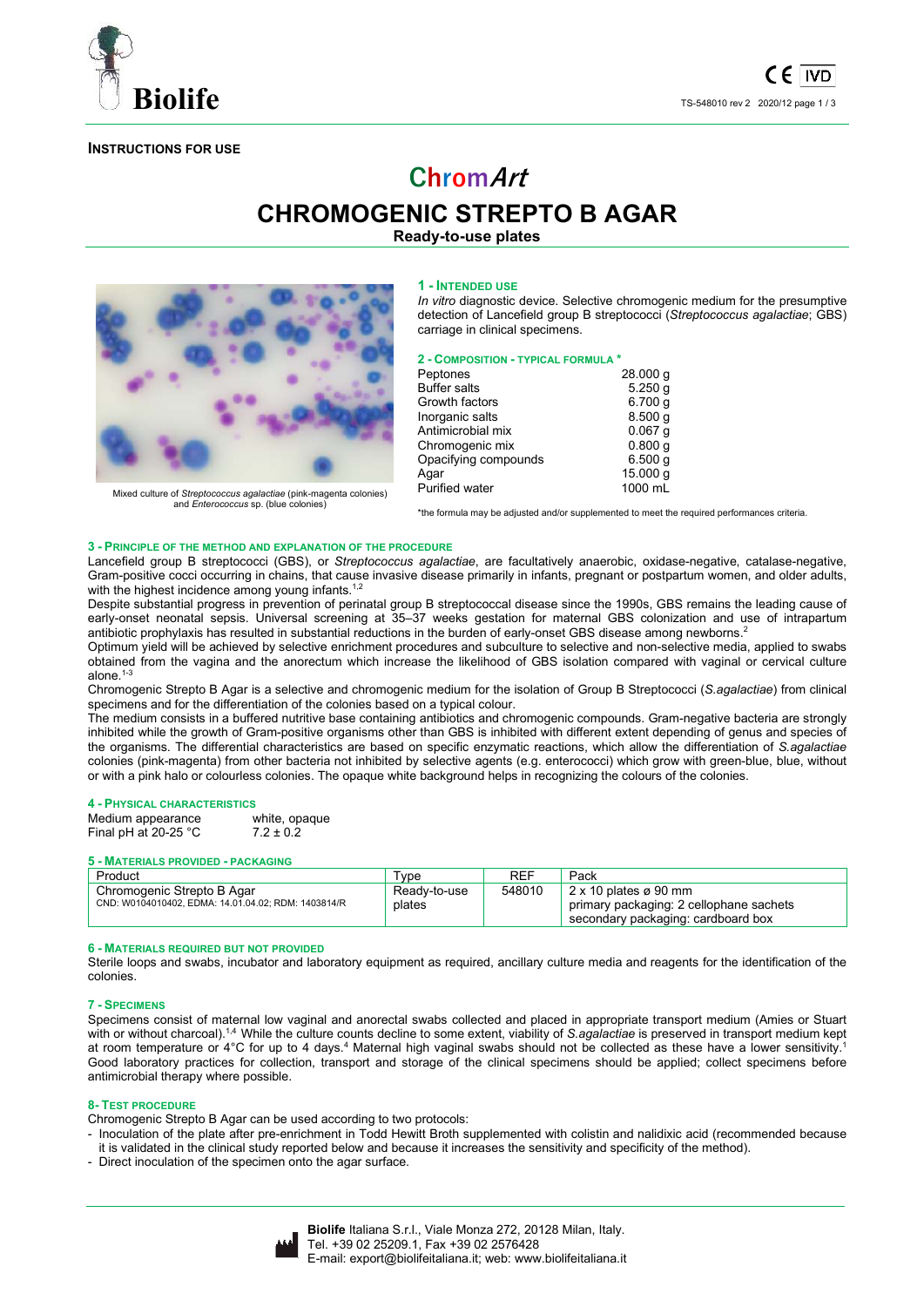

Remove the cap aseptically from the specimen container and place the swab(s) in Todd Hewitt CNA Broth, break off (or cut) the swab stick(s) and replace the cap. Caps should be kept loose during incubation. Incubate at 35-37°C, 5% CO<sub>2</sub>, for 18-24 hours.

Allow plates to come to room temperature in the dark. Subculture from the selective broth with a sterile loop and spread inoculum onto the agar surface.

For the direct inoculation, roll the swab(s) over a small area of the surface at the edge; then streak from this inoculated area. Incubate the inoculated plates at 35 to 37°C, in air, for 24-48 hours.

Reading at 24 hours is possible in cases of urgency but increases the rate of false positivity. In any case, the final reading of the results must be made after incubation for full 48 hours.

#### **9 - READING AND INTERPRETATION**

After incubation, observe the bacterial growth and record the specific morphological and chromatic characteristics of the colonies.

- Typical *S.agalactiae* colonies: round colonies of varying size, pink or pink-magenta or magenta. Most strains develop good size (3-4 mm) round magenta colonies after 48 hours of incubation. At 24 hours some *Enterococcus* strains develop small pink or pink colonies with grey shades or have two types of small colonies: pink and grey. Colonies of these strains usually show a strong blue, grey-blue or purple colour at 48 hours.
- The presence of colourless, blue, green-blue, grey-blue, purple colonies with or without magenta halo should be interpreted as belonging to species other than *S.agalactiae* and the sample should be considered as negative.

#### **10 - USER QUALITY CONTROL**

All manufactured lots of the product are released for sale after the Quality Control has been performed to check the compliance with the specifications. However, it is responsibility of the end-user to perform Quality Control testing in accordance with the local applicable regulations, in compliance with accreditation requirements and the experience of the Laboratory. Here below are listed some test strains useful for the quality control.

| CONTROL STRAINS |            | INCUBATION $T^{\circ}/T$ / ATM | EXPECTED RESULTS              |
|-----------------|------------|--------------------------------|-------------------------------|
| S.agalactiae    | ATCC 13813 | 35-37°C / 44-48H / A           | growth, pink-magenta colonies |
| E faecalis      | ATCC 19433 | 35-37°C / 44-48H / A           | growth, blue colonies         |
| P.aeruginosa    | ATCC 27853 | 35-37°C / 44-48H / A           | inhibited                     |

A: aerobic incubation; ATCC is a trademark of American Type Culture Collection

#### **11- PERFORMANCES CHARACTERISTICS**

Chromogenic Strepto B Agar was evaluated by an independent Clinical Microbiological Laboratory in Italy on 225 anovaginal specimens. The medium was inoculated after enrichment of the specimen in Todd Hewitt CNA Broth. Reading was performed after 24 and 48 hours of incubation at 37°C. Chromogenic Strepto B Agar has been compared to a chromogenic medium of the market.

The table below shows a comparison of Chromogenic Strep B Agar with a Chromogenic Medium used as reference medium.

|                    |                 | Chromogenic Strepto B Agar |                 |                |                 |
|--------------------|-----------------|----------------------------|-----------------|----------------|-----------------|
|                    |                 | True negatives             | False negatives | True positives | False positives |
|                    | True negatives  | 168                        |                 |                | $4**$           |
| Chromogenic Medium | False negatives |                            |                 | $3^*$          |                 |
| used as reference  | True positive   |                            |                 | 44             |                 |
|                    | False positive  | $5***$                     |                 |                | $4**$           |

\*Strains identified as Group B Streptococci by latex agglutination

\*\*Strains identified as Non-Group B Streptococci by latex agglutination

168 samples have been found "negative" with both chromogenic media; 44 samples have been found "positive" with both chromogenic media. 3 strains have been found "positive" with Chromogenic Strepto B Agar, "negative" with the reference medium and confirmed as Group B Streptococci by latex agglutination.

4 samples on Chromogenic Strep B Agar and 5 samples on the reference medium originated small pink colonies identified as Enterococci (false positive in the above table).

1 sample originated doubtful colonies on both media confirmed as non-Group B *Streptococcus* and considered in the above table as a "false positive".

Chromogenic Strepto B Agar didn't give any false negative result: sensitivity 100%

Chromogenic Strepto B Agar gave 5 false positive results: specificity: 97,2%

After 24 hours of incubation, 5 samples have been found "negative" on the Chromogenic Medium used as reference and originated typical colonies on Chromogenic Strepto B Agar; after 48 hours of incubation typical colonies were observed on the reference medium too.

The performance characteristics have been evaluated with 20 clinical collection *S.agalactiae* strains: all strains developed typical colonies on both media after 24 hours of incubation.

Prior to release for sale a representative sample of all lots of ready-to-use plates of Chromogenic Strepto B Agar and of the raw materials used for the production of prepared plates (dehydrated Chromogenic Strepto B Agar Base REF 408010, supplemented with Strepto B Chromogenic Supplement REF 4240053) are tested for productivity and selectivity by comparing the results with a previously approved Reference Batch.

Productivity is tested by semi-quantitative ecometric technique with the following target strains: *S.agalactiae* ATCC 13813*, S.agalactiae* ATCC 12386, 5 clinical isolates identified as Group B streptococci. After incubation at 35-37°C for full 48 hours all target strains show a good growth with typical chromatic characteristics (pink-magenta colonies).

Selectivity is evaluated by semi-quantitative ecometric technique by inoculating the plates with suitable decimal dilutions in saline of a 0.5 McFarland suspension of the following non-target organisms: *E.gallinarum* ATCC 49573, *E.faecium* ATCC 700221, *E.faecalis* ATCC 19433, *S.pyogenes* ATCC 19615, *S.pneumoniae* ATCC 6301, *S.saprophyticus* ATCC 15305, *S.xylosus* ATCC 35033, *C.albicans* ATCC